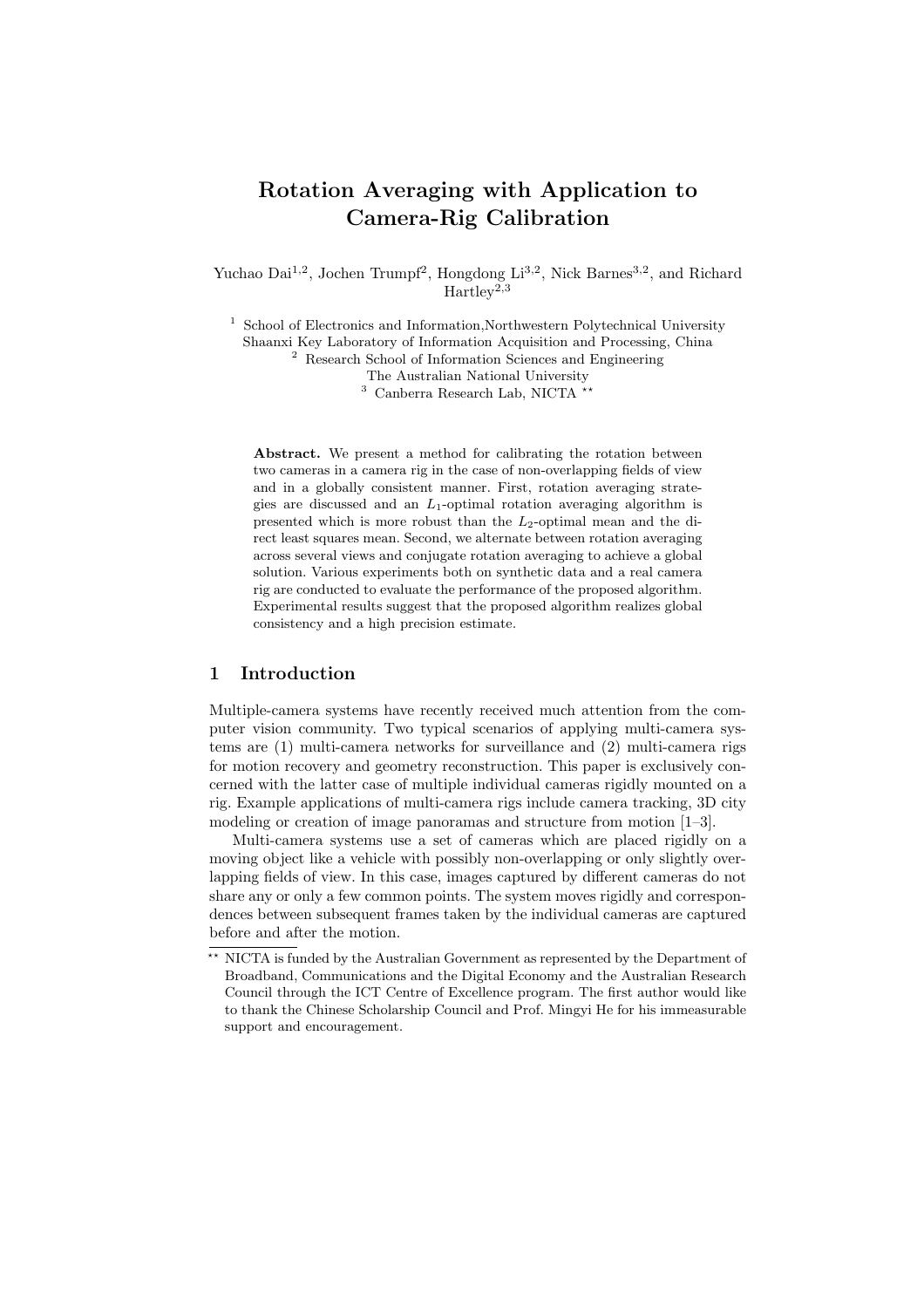2 Yuchao Dai, Jochen Trumpf, Hongdong Li, Nick Barnes, Richard Hartley

This non-overlapping arrangement poses difficulties in calibrating the multicamera rig. Recent work done by Pollefeys et al. suggests a simple approach using a flat planar mirror [4]. Since it requires the use of a mirror, it is less convenient to use.

Esquivel et al. [5] proposed an approach for rig parameter estimation from non-overlapping views using sequences of time-synchronous poses of each camera. The presented approach works in three stages: internal camera calibration, pose estimation and rig calibration. They solve the problem using the relative motion measurements directly. However, according to our analysis, multiple relative motions are not consistent in general; using an averaging of motion strategy we can estimate the relative motion with high precision and in a globally consistent manner.

Our main contributions are:  $L_1$ -optimal rotation averaging strategy;  $L_2$ optimal quaternion mean; global minimum with respect to the quaternion distance metric for the conjugate rotation problem and iterative rotation averaging for rotation calibration of multi-camera rig with non-overlapping views.

# 2 Existing works on rotation averaging

Given several estimates of relative orientation of coordinate frames, a posteriori enforcement of global consistency has been shown to be an effective method of achieving improved rotation estimates. Govindu seems to be the first who introduced the idea of motion averaging for structure-from-motion computation in computer vision. He published a series of papers addressing this problem [6–8]. In  $[6]$  a simple linear least squares method is proposed where rotations in  $SO(3)$ are parameterized by quaternions and a closed-form linear least squares solution is derived. Although Govindu made a claim of optimality, the linear solution is not in fact optimal because the linear solution can not require each quaternion in the solution to have unit norm. It also ignores the difficulty that both a quaternion and its negative represent the same rotation, which can sometimes cause the method to fail.

The paper [7] further developed the above linear method by following a nonlinear optimization on manifold approach. Because the set of all rotations carries the structure of a Lie group, it makes more sense to define the distance between two rotations as the geodesic distance on that Lie group. Based on this, the averaged "mean rotation" should be defined with respect to the geodesic distance. It will be made clear later that, while our new methods to be presented share the same spirit in this regard, Govindu's Lie-averaging algorithm uses a first order approximation only, whereas our approach makes no such approximation. Similar Lie-averaging techniques have been applied to the distributed calibration of a camera network [9], and to generalized mean-shifts on Lie groups [10]. A generic mathematical exposition of this topic can be found in [11].

Another paper by Govindu [8] basically tackles robustness problems where a RANSAC-type approach is adopted. In the present paper we demonstrate that the  $L_1$ -distance can be directly used for this purpose as the  $L_1$ -distance is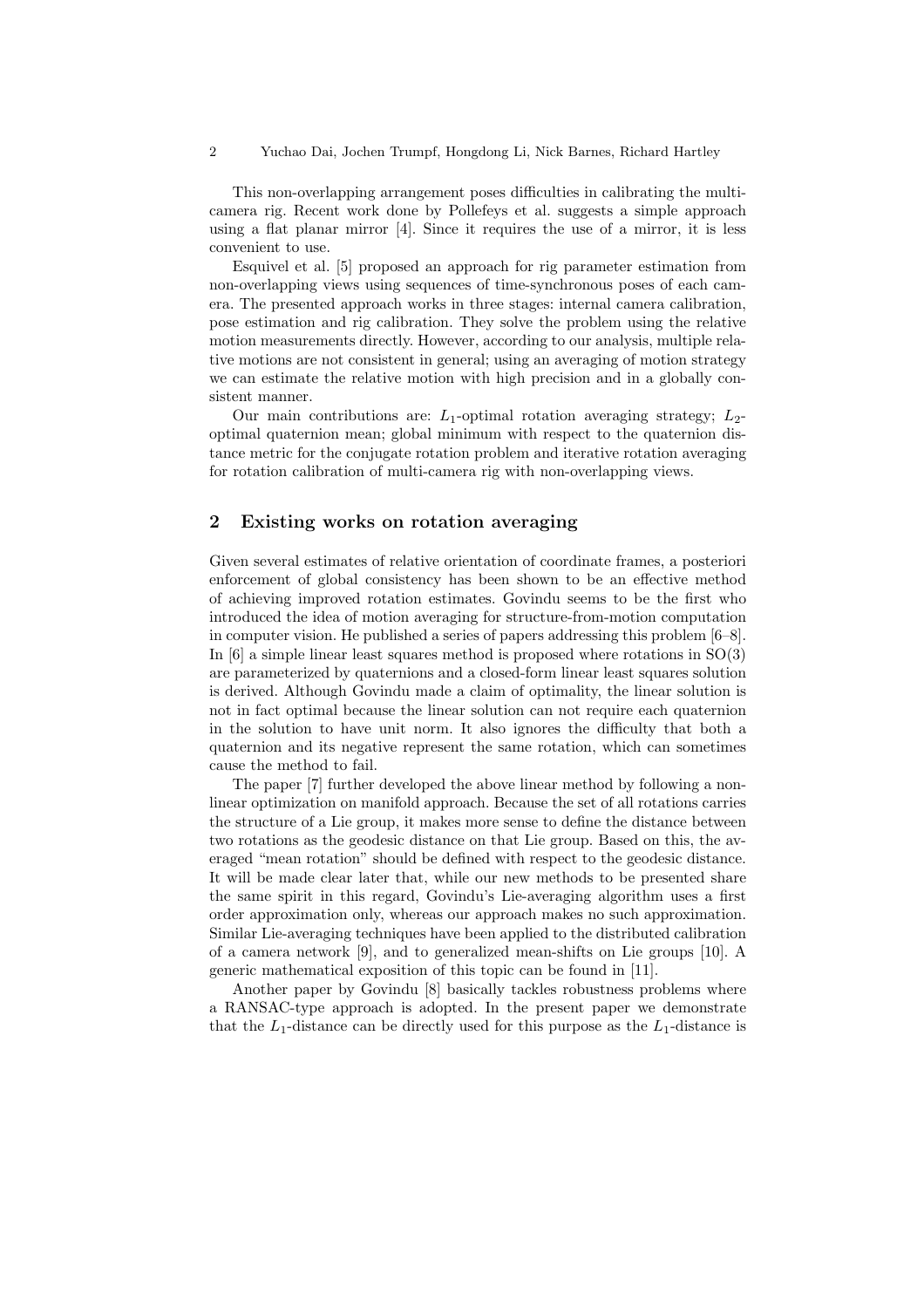well known to be robust. What we really have achieved here is that we give an  $L_1$ -based averaging algorithm and prove its global convergence.

Martinec and Pajdla [12] discussed rotation averaging using the "chordal" metric, defined by  $d_{chord}(R_1, R_2) = ||R_1 - R_2||_{Fro}$ . Averaging using the chordal metric suffers from similar problems to quaternion averaging. An analysis of averaging on SO(3) under the chordal metric has recently appeared [13].

When covariance uncertainty information is available for each local measurement, Agrawal shows how to incorporate such information in the Lie-group averaging computation [14]. Alternatively, one could apply the belief propagation framework to take the covariance information into account [15].

In the above discussions, the problem in question is to find the averaged rotation  $\bar{R}$  from a set of rotations  $\{R_1,\ldots,R_n\}$  measured in the same coordinate frame. In this paper, we consider two more challenging rotation averaging problems: rotation averaging over several views and conjugate rotation averaging. In the case of *conjugate rotations*, the distance is defined as  $d(R_iS, SL_i)$  where rotation pairs  $R_i, L_i$  are given, and the rotation S is to be found. One traditional way to solve the conjugate-rotation problem is by solving a Sylvester equation treating each of the rotations as a generic  $3 \times 3$  matrix (e.g. used in robot hand-eye calibration) [16].

Most of the papers on rotation averaging in the vision literature have omitted any discussion of optimality or global convergence. In addition, it seems they all overlooked the ambiguity of the sign problem associated with the quaternion representation, which invalidates previously known algorithms in some configurations. We have obtained rigorous conditions for convergence for most of our algorithms, though space does not allow us to include all proofs here.

# 3 Problem Formulation

We consider a camera rig consisting of two cameras, denoted left and right, fixed rigidly with respect to each other and individually calibrated. The camera rig undergoes rigid motion and captures several image pairs. We denote the coordinate frames of the cameras at time *i* by  $M_i^L$  and  $M_i^R$ , respectively.

$$
\mathtt{M}_i^L = \begin{bmatrix} \mathtt{L}_i & \mathbf{t}_i^L \\ \mathbf{0}^\top & 1 \end{bmatrix} \text{ and } \mathtt{M}_i^R = \begin{bmatrix} \mathtt{R}_i & \mathbf{t}_i^R \\ \mathbf{0}^\top & 1 \end{bmatrix}.
$$

The first three rows of these matrices represent the projection matrices of the corresponding cameras, where image points are represented in coordinates normalized by the calibration matrix.

We denote the relative motion of  $M_0^R$  with respect to  $M_0^L$  by a transformation  $\mathbf{M}^{LR}$ , such that  $\mathbf{M}^{LR} = \mathbf{M}_0^R (\mathbf{M}_0^L)^{-1}$ . Since this relative motion remains fixed throughout the motion, we observe that  $M^{LR} = M_i^R (M_i^L)^{-1}$  for all *i*.

Next, the relative motion of  $M_j^L$  with respect to  $M_i^L$  is denoted by  $M_{ij}^L$  =  $\mathbf{M}_j^L$  ( $\mathbf{M}_i^L$ )<sup>-1</sup>. Similarly,  $\mathbf{M}_{ij}^R = \mathbf{M}_j^R$  ( $\mathbf{M}_i^R$ )<sup>-1</sup>. Using the relation  $\mathbf{M}_i^R = \mathbf{M}^{LR} \mathbf{M}_i^L$ , we find

$$
M_{ij}^R = M^{LR} M_{ij}^L (M^{LR})^{-1}
$$
\n
$$
\tag{1}
$$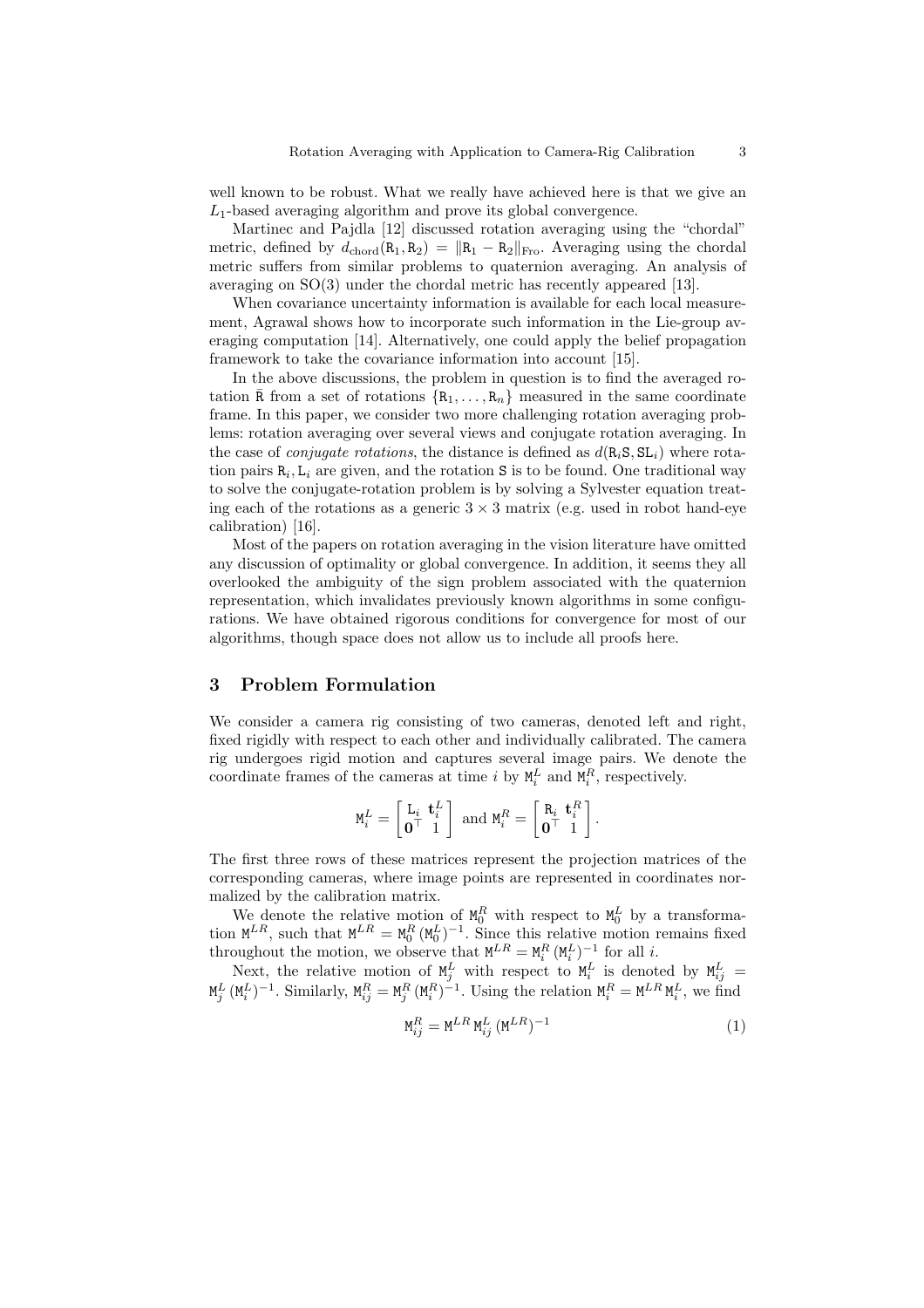for all  $i, j$ . Now, we denote

$$
\mathtt{M}_{ij}^L = \begin{bmatrix} \mathtt{L}_{ij} & \mathtt{t}_{ij}^L \\ \mathbf{0}^\top & 1 \end{bmatrix} \text{ and } \mathtt{M}_{ij}^R = \begin{bmatrix} \mathtt{R}_{ij} & \mathtt{t}_{ij}^R \\ \mathbf{0}^\top & 1 \end{bmatrix}.
$$

Observe that the relative rotations  $\mathbf{R}_{ij}$ ,  $\mathbf{L}_{ij}$  and relative translations  $\mathbf{t}_{ij}^R$ ,  $\mathbf{t}_{ij}^L$  may be computed via the essential matrix for the  $(i, j)$  image pairs.

Writing the transformation  $M^{LR}$  as  $\begin{bmatrix} S & S \\ 0 & 1 \end{bmatrix}$  $\mathbf{0}^{\top}$  1 ¸ , we deduce from (1) the equations

$$
\mathbf{R}_{ij} = \mathbf{S} \mathbf{L}_{ij} \mathbf{S}^{-1} \tag{2}
$$

$$
\mathbf{t}_{ij}^R = \mathbf{S} \mathbf{t}_{ij}^L + (\mathbf{I} - \mathbf{L}_{ij}) \mathbf{s}
$$
 (3)

Calibration strategy. Our prescribed task is to find the relative motion between the right and left cameras, namely the transformation  $\mathbf{M}^{LR}$ . Our method uses the following general framework.

- 1. Compute the relative rotations and translations  $(R_{ij}, \mathbf{t}_{ij}^R)$   $(L_{ij}, \mathbf{t}_{ij}^L)$  for many pairs  $(i, j)$  using the essential matrix.
- 2. Compute the relative rotation S from (2).
- 3. Solve linearly for s using (3).

Both these equations may be solved linearly. The rotation equation may be written as  $SL_{ij} = R_{ij}S$ , which is linear in the entries of S. In solving for the translation s, we note that the relative translations  $\mathbf{t}_{ij}^L$  and  $\mathbf{t}_{ij}^R$  are known only up to scale factors  $\lambda_{ij}$  and  $\mu_{ij}$ . Then (3) may be written more exactly as  $\lambda_{ij}$ **t** ${}_{ij}^R = \mu_{ij}$ **St** ${}_{ij}^L + (I - L_{ij})$ **s**, where everything is known except for **s** and the scales  $\lambda_{ij}$  and  $\mu_{ij}$ . Three image pairs are required to solve these equations and find s.

The strategy outlined here is workable, but relies on accurate measurements of the rotations  $L_{ij}$  and  $R_{ij}$ . In the following sections of this paper, we will explain our strategies for rotation averaging that will lead to significantly improved results in practice. Although we have implemented the complete calibration algorithm, including estimation of the translation s, for the rest of this paper, we will consider only rotation estimation.

## 4 Averaging Rotations

The relative rotation estimates  $\mathbf{R}_{ij}$  and  $\mathbf{L}_{ij}$  obtained from individual estimates using the essential matrix will not be consistent. In particular, ideally, there should exist rotations L<sub>i</sub>, R<sub>i</sub> and S such that L<sub>ij</sub> = L<sub>j</sub>L<sub>i</sub><sup>-1</sup></sub> and R<sub>ij</sub> = R<sub>j</sub>R<sub>i</sub><sup>-1</sup> =  $SL_{ij}S^{-1}$ . If these two conditions are satisfied, then the relative rotation estimates  $R_{ij}$  and  $L_{ij}$  are consistent. In general they will not be, so we need to adjust them by a process of rotation averaging.

A distance measure  $d : SO(3) \times SO(3) \rightarrow \mathbb{R}$  is called bi-invariant if  $d(SR_1, SR_2) =$  $d(R_1, R_2) = d(R_1, R_2, S)$  for all S and  $R_i$ . Given an exponent  $p \geq 1$  and a set of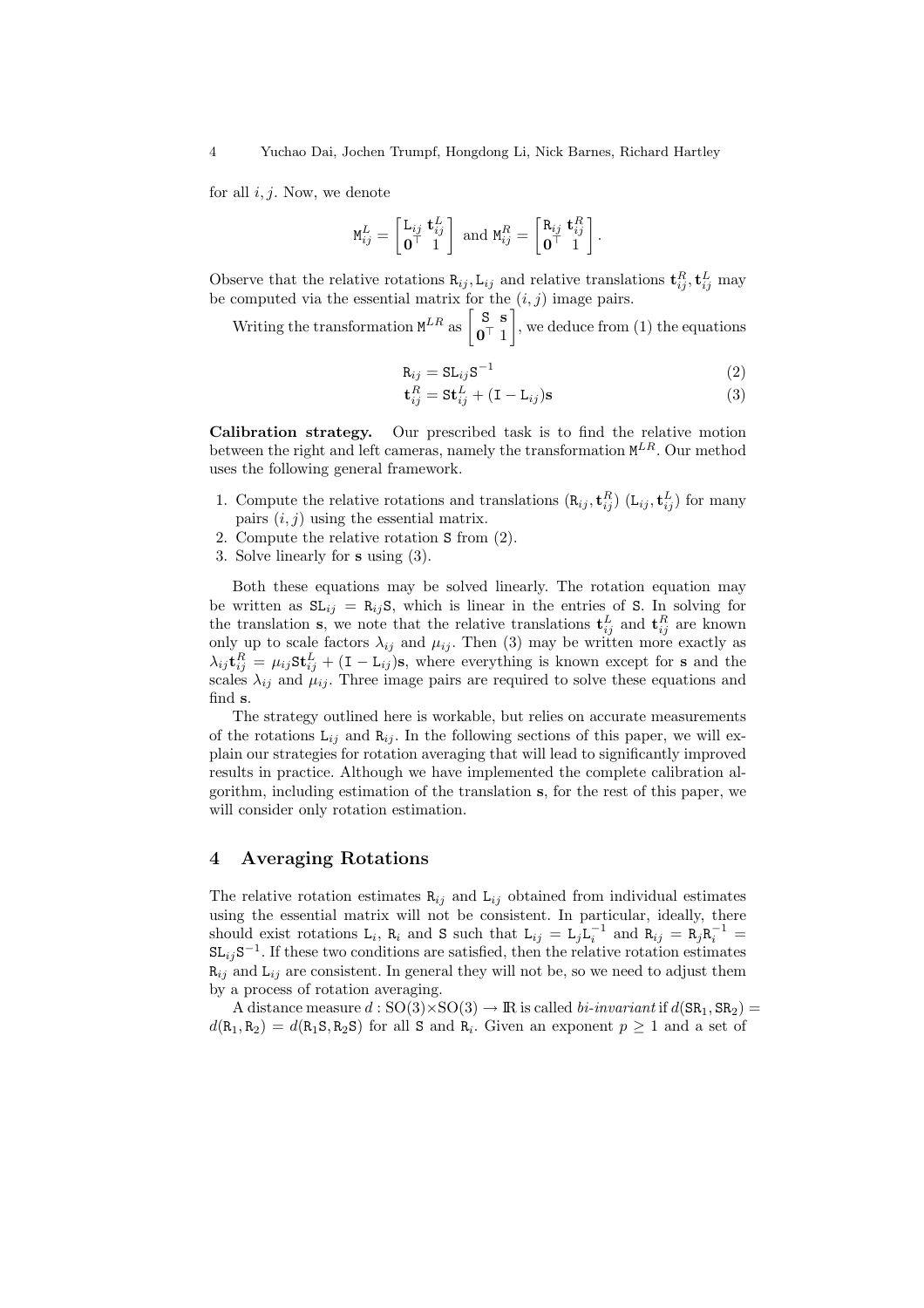$n \geq 1$  rotations  $\{R_1, \ldots, R_n\} \subset SO(3)$  we define the  $L^p$ -mean rotation with respect to  $d$  as

$$
d^{\mathrm{p}}\text{-}\mathrm{mean}(\{\mathrm{R}_1,\ldots,\mathrm{R}_n\}) = \underset{\mathrm{R}\in\mathrm{SO}(3)}{\mathrm{argmin}} \sum_{i=1}^n d^p(\mathrm{R}_i,\mathrm{R}).\tag{4}
$$

## 4.1 The geodesic  $L_2$ -mean

The geodesic distance function  $d_{\text{geod}}(R, S)$  is defined as the rotation angle  $\angle(RS^{\top})$ . It is related to the angle-axis representation of a rotation in which a rotation is represented by the vector  $\theta v$ , where v is a unit 3-vector representing the axis, and  $\theta$  is the angle of rotation about that axis. We denote by  $log(R)$  the angle-axis representation of R. Then  $d(R, S) = ||log(RS<sup>T</sup>)||$ . The inverse of this mapping is the exponential  $\mathbf{R} = \exp(\theta \mathbf{v}).$ 

The associated  $L_2$ -mean is usually called the Karcher mean [17] or the geometric mean [11]. A necessary condition [11, (3.12)] for R to be a  $d_{\text{geod}}^2$ -mean of  $\{R_1, \ldots, R_n\}$  is given by  $\sum_{i=1}^n \log(R^\top R_i) = 0$ .

The mean is unique provided the given rotations  $R_1, \ldots, R_n$  do not lie too far apart [17, Theorem 3.7], more precisely if  $\{R_1,\ldots,R_n\}$  lie in an open ball  $B(R, \pi/2)$  of geodesic radius  $\pi/2$  about some rotation R. For this case Manton [18] has provided the following convergent algorithm where the inner loop of the algorithm is computing the average in the tangent space and then projecting back.

1: Set  $R := R_1$ . Choose a tolerance  $\varepsilon > 0$ . 2: loop 3: Compute  $\mathbf{r} := \frac{1}{n} \sum_{i=1}^{n} \log (\mathbf{R}^{\top} \mathbf{R}_{i}).$ 4: if  $\|\mathbf{r}\| < \varepsilon$  then 5: return R 6: end if 7: Update  $R := R \exp(r)$ . 8: end loop

**Algorithm 1:** computing the Karcher mean on  $SO(3)$ 

#### 4.2 The geodesic  $L_1$ -mean

Another interesting mean with respect to the geodesic distance  $d_{\text{geod}}$  is the associated  $L_1$ -mean

$$
d_{\text{geod}} - \text{mean}(\{R_1, \dots, R_n\}) = \underset{R \in \text{SO}(3)}{\text{argmin}} \sum_{i=1}^n d_{\text{geod}}(R_i, R) , \qquad (5)
$$

which we might assume to be more robust to errors.

We propose a Riemannian gradient descent algorithm with geodesic line search to compute the  $L_1$ -mean. As long as Algorithm 2 avoids arbitrarily small but fixed  $\delta$ -neighborhoods of the  $R_i$ s, convergence to the set of critical points of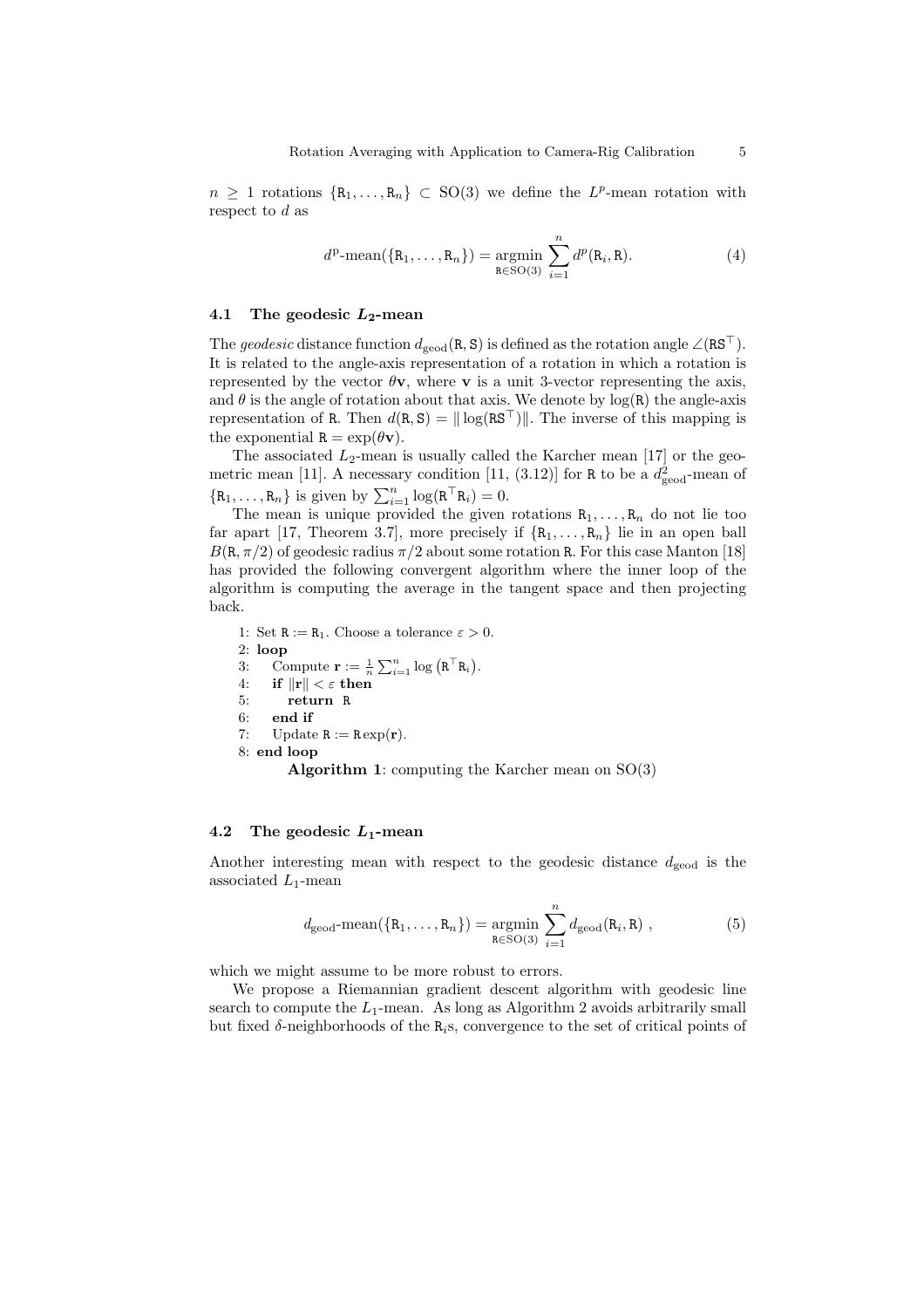1: Set  $R := d_{\text{geod}}^2$ -mean({ $R_1, \ldots, R_n$ }). Choose a tolerance  $\varepsilon > 0$ . 2: loop 3: Compute  $\mathbf{r} := \sum_{i=1}^n \log(\mathbf{R}^\top \mathbf{R}_i) / || \log(\mathbf{R}^\top \mathbf{R}_i) ||$ . 4: Compute  $s^* := \overline{\text{argmin}}_{s \geq 0} f(\text{R} \exp(s\textbf{r})).$ 5: if  $||s\mathbf{r}|| < \varepsilon$  then 6: return R 7: end if 8: Update  $R := R \exp(s \mathbf{r}).$ 9: end loop **Algorithm 2:** computing the geodesic  $L_1$ -mean on  $SO(3)$ 

f follows from [19, Corollary 4.3.2] applied to a modification of  $f$  obtained by smoothing f within those  $\delta$ -neighborhoods [20].

Note that possibly the easiest way to implement the line search in Step 4 is a Fibonacci search on a large enough interval. We have suggested to initialize the algorithm with the Karcher mean, but other initializations would of course be possible.

## 4.3 Quaternion averaging

A rotation R may be represented by a quaternion r, which is a unit 4-vector, defined as follows. If **v** is the axis of the rotation and  $\theta$  is the angle of the rotation about that axis, then **r** is defined as **r** =  $(\cos(\theta/2), \mathbf{v} \sin(\theta/2))$ . We may think to define a distance  $d_{\text{quat}}(S, R)$  between two rotations to be  $d_{\text{quat}}(R, S) = ||\mathbf{r} - \mathbf{s}||$ . Unfortunately, this simple equation will not do, since both  $\mathbf r$  and  $-\mathbf r$  represent the same rotation, and it is not clear which one to choose. However, this is resolved by defining

$$
d_{\rm{quat}}(\mathbf{R}, \mathbf{S}) = \min(\|\mathbf{r} - \mathbf{s}\|, \|\mathbf{r} + \mathbf{s}\|) .
$$

Since quaternions satisfy the condition  $\|\mathbf{r} \cdot \mathbf{t}\| = \|\mathbf{r}\| \|\mathbf{t}\|$ , where  $\mathbf{r} \cdot \mathbf{t}$  represents the quaternion product, it is easily verified that the quaternion distance is biinvariant.

The relationship of this to the geodesic distance is as follows. Let  $d_{\text{geod}}(R, S)$  =  $d_{\text{geod}}(I, R^{\top}S) = \theta$ , which is equal to the angle of the rotation  $RS^{\top}$ . Then simple trigonometry provides the relationship  $d_{\text{quad}}(I, R^{\top}S) = 2\sin(\theta/4)$ . For small rotations, we see that  $d_{\text{quat}}(R, S) \approx d_{\text{geod}}(R, S)/2$ .

The following theorem shows how the  $L_2$  quaternion mean of a set of rotations  $\mathbf{R}_i$  may be computed, it is defined as  $\operatorname{argmin}_{\mathbf{R}} \sum_{i=1}^n d_{\text{quat}}^2(\mathbf{R}, \mathbf{R}_i)$  [20].

**Theorem 1.** Let  $\mathbf{R}_i$ ;  $i = 1, ..., n$  be rotations, and suppose that there exists a rotation S such that  $d_{\text{geod}}(R_i, S)$  is less than  $\pi/2$ . Let  $\mathbf{r}_i$  be the quaternion representation of  $R_i$  chosen with sign such that  $\|\mathbf{r}_i - \mathbf{s}\|$  is the smaller of the two choices. Then the  $L_2$  quaternion mean of the rotations  $\mathbf{R}_i$  is represented by the quaternion  $\bar{\mathbf{r}}/\|\bar{\mathbf{r}}\|$ , where  $\bar{\mathbf{r}} = \sum_{i=1}^{n} \mathbf{r}_i$ .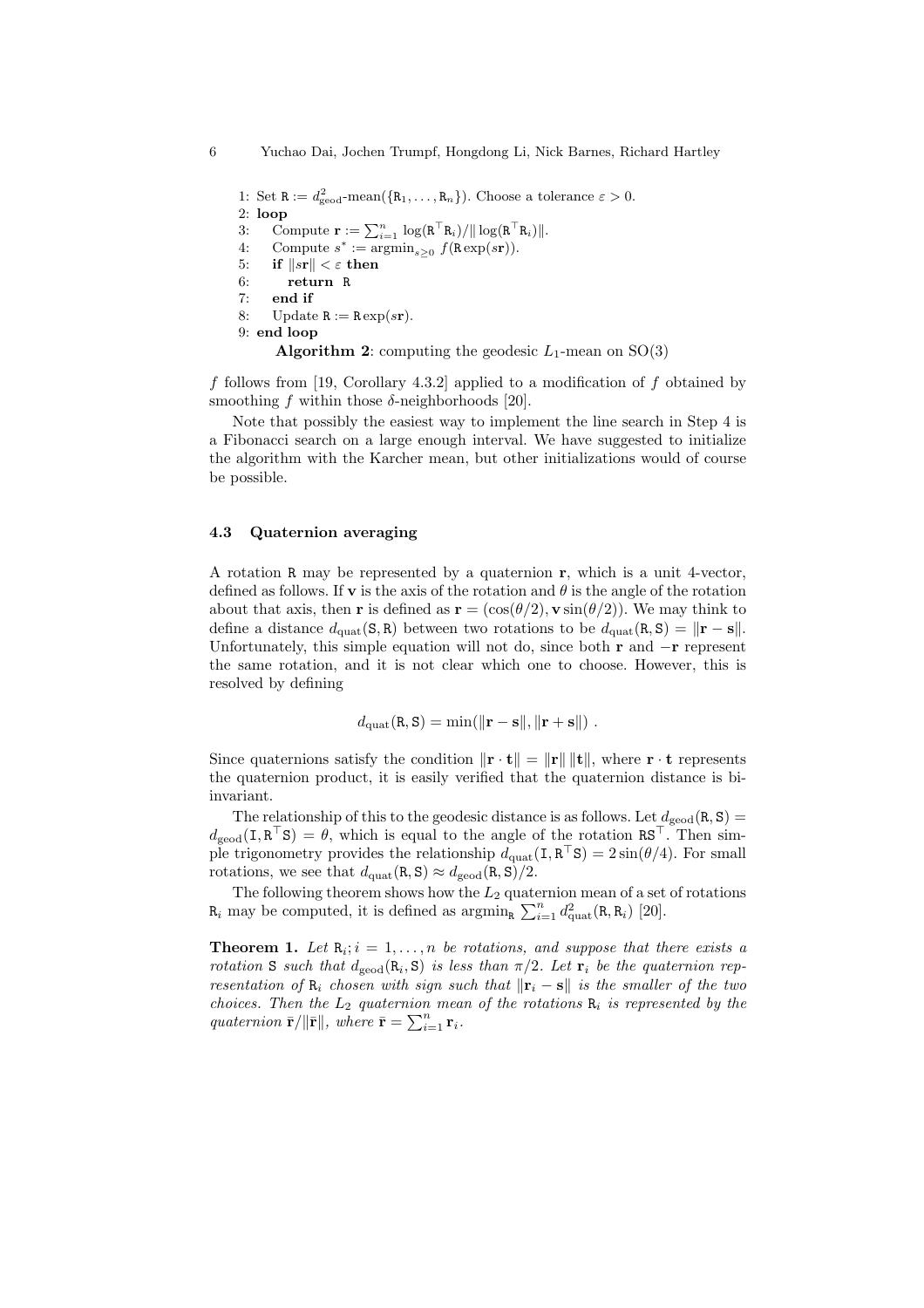#### 4.4 The conjugate averaging problem

We now consider the problem of conjugate averaging. This problem is motivated by the second step of the calibration algorithm outlined in Section 3. The general form of this problem is as follows. Let  $(R_i, L_i); i = 1, ..., n$  be pairs of rotations. (In Section 3 these rotations have two subscripts, namely  $\mathbf{R}_{ij}$ ,  $\mathbf{L}_{ij}$ ). The conjugate averaging problem is to find the rotation S that minimizes

$$
\sum_{i=1}^{n} d^{p}(\mathbf{R}_{i}\mathbf{S}, \mathbf{SL}_{i}) . \qquad (6)
$$

This problem has not been explicitly addressed in the context of multi-camera rigs, as far as we know, though it has been studied as the "hand-eye coordination problem" in robotics [16]. We give here an optimal solution for the  $L_2$  quaternion distance metric under certain conditions.

We make the observation that if  $\mathbb{R}_i$  and  $\mathbb{L}_i$  are exactly conjugate, then they have the same rotation angle. In general, we assume that they do not differ by too much. One condition we need to give a closed form solution to this problem is that the rotations  $R_i$  and  $L_i$  should not be too large. In fact, we assume that the angle  $\theta$  associated with  $R_i$  or  $L_i$  is less than some angle  $\theta_{\text{max}} < \pi$ . For the application we are interested in, where  $R_i$  and  $L_i$  are relative rotations between two positions of a camera, the rotation angle of  $\mathbb{R}_i$  can not be very large. If for instance the rotation R between two positions of a camera approaches  $\pi$ , then at least for normal cameras, there will be no points visible in both images, and hence no way to estimate the rotation R. Normally, the rotation  $R_{ij}$  between two positions of the camera will not exceed the field of view of the camera, otherwise there will not be any matched points for the two cameras (except possibly for points lying between the two camera positions).

We now state the conditions under which we can guarantee an optimal solution to the conjugate averaging problem.

- 1. The rotations L<sub>i</sub> and R<sub>i</sub> satisfy the conditions  $\angle(L_i) < \theta_{\text{max}}$  and  $\angle(R_i)$  $\theta_{\text{max}}$ .
- 2. In the optimal solution to problem (6), the errors  $d_{\text{geod}}(R_i, S, SL_i) < \alpha_{\text{max}}$ .
- 3.  $\theta_{\text{max}} + \alpha_{\text{max}}/2 < \pi$ .

Thus, we are assuming that the errors plus angles are not too large. In particular, since  $\alpha_{\text{max}} \leq \pi$ , we see that the last two conditions always hold if  $\theta_{\text{max}} < \pi/2$ .

Linear solution. We now outline a linear algorithm for estimating the matrix S, under the  $L_2$  quaternion distance. Let  $\mathbf{r}_i$  and  $\mathbf{l}_i$  be quaternion representatives of the rotations  $\mathbf{R}_i$  and  $\mathbf{L}_i$ , chosen such that  $\mathbf{r}_i = (\cos(\theta_i/2), \sin(\theta_i/2)\mathbf{v})$  with  $\theta_i < \pi$ . This means that the first component  $\cos(\theta_i/2)$  of the quaternion is positive. This fixes the choice between  $\mathbf{r}_i$  and  $-\mathbf{r}_i$ . We define  $\mathbf{l}_i$  similarly.

Now, consider the equation  $R_iS = SL_i$ , and write it in terms of quaternions as  $\mathbf{r}_i \cdot \mathbf{s} - \mathbf{s} \cdot \mathbf{l}_i = \mathbf{0}$ . As before,  $\cdot$  represents quaternion multiplication. Since quaternion multiplication is bilinear in terms of the entries of the two quaternions involved,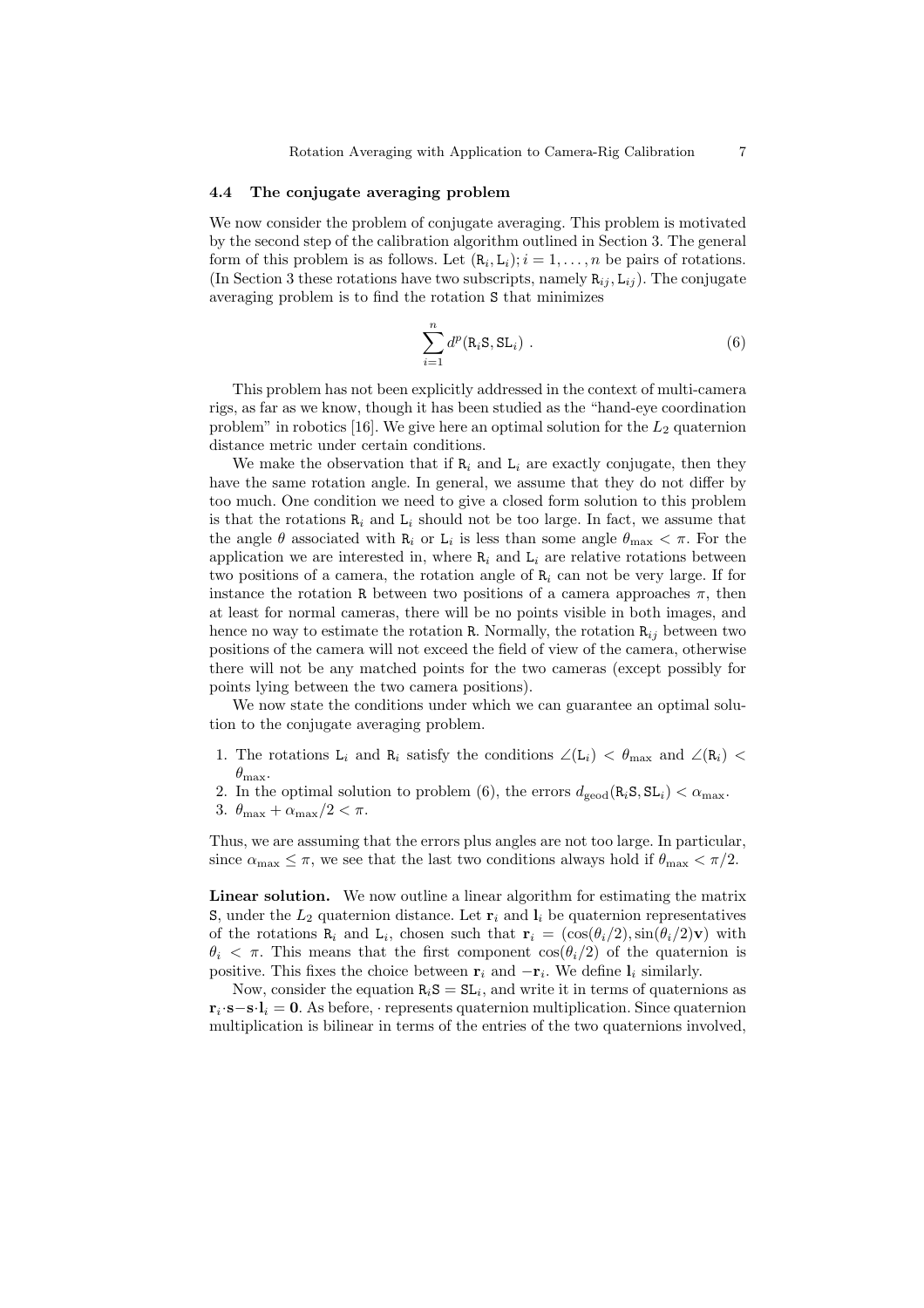this gives a homogeneous linear equation in terms of the entries of s. Stacking all these equations into one and finding the solution such that  $\|s\| = 1$ , we may solve for s. This gives a simple linear way to solve this problem. Under the conditions stated above, we can prove that this algorithm finds the global minimum with respect to the quaternion distance metric [20].

#### 4.5 Iterative Rotation Averaging for Camera Rig Calibration

The cost function that we minimize is the residual error in the rotation measurements  $\mathbf{R}_{ij}$  and  $\mathbf{L}_{ij}$ , defined by

$$
\min_{\mathbf{S}, \mathbf{L}_i} \sum_{(i,j) \in \mathcal{N}} d^p(\mathbf{L}_{ij}, \mathbf{L}_j \mathbf{L}_i^{-1}) + d^p(\mathbf{R}_{ij}, \mathbf{S} \mathbf{L}_j \mathbf{L}_i^{-1} \mathbf{S}^{-1})
$$
\n(7)

There seems to be no direct method of minimizing this cost function under any of the metrics we consider. Therefore, our strategy is to minimize the cost function by using rotation averaging to update each  $L_i$  in turn, then conjugate rotation averaging to find S. At each step of this algorithm, the total cost decreases, and hence converges to a limit. We do not at present claim a rigorous proof that the algorithm converges to even a local minimum, though that seems likely under most reasonable conditions. In particular, the sequence of estimates must contain a convergent subsequence, and the limit of this subsequence must be at least a local minimum with respect to each  $L_i$  and  $S$  individually.

Initial values for each  $L_i$  are easily found by propagating from a given rotation  $L_0$  assumed to be the identity, and then obtaining the initial S through conjugate averaging.

The complete rotation estimation procedure follows.

- 1: Choose a tolerance  $\epsilon > 0$ .
- 2: Estimate initial values of  $L_i$  through rotation propagation.
- 3: Estimate S from  $R_{ij}S = SL_{ij}$  solving the quaternion least squares problem.
- 4: loop
- 5: Update each  $L_j$  in turn by averaging all the rotations  $L_{ij}L_i$  and  $S^{-1}R_{ij}SL_i$ .
- 6: Recompute and update S from the equation  $R_{ij}S = SL_jL_i^{-1}S$  using conjugate rotation averaging.
- 7: if the RMS error has decreased by less then  $\epsilon$  since the last iteration, then
- 8: return S
- 9: end if
- 10: end loop

Algorithm 3: Iterative Rotation Averaging

# 5 Experiments

To evaluate the performance of the proposed algorithms, we conducted experiments on both synthetic data and real images. A comparison with other methods is presented to show the improved accuracy of the proposed method.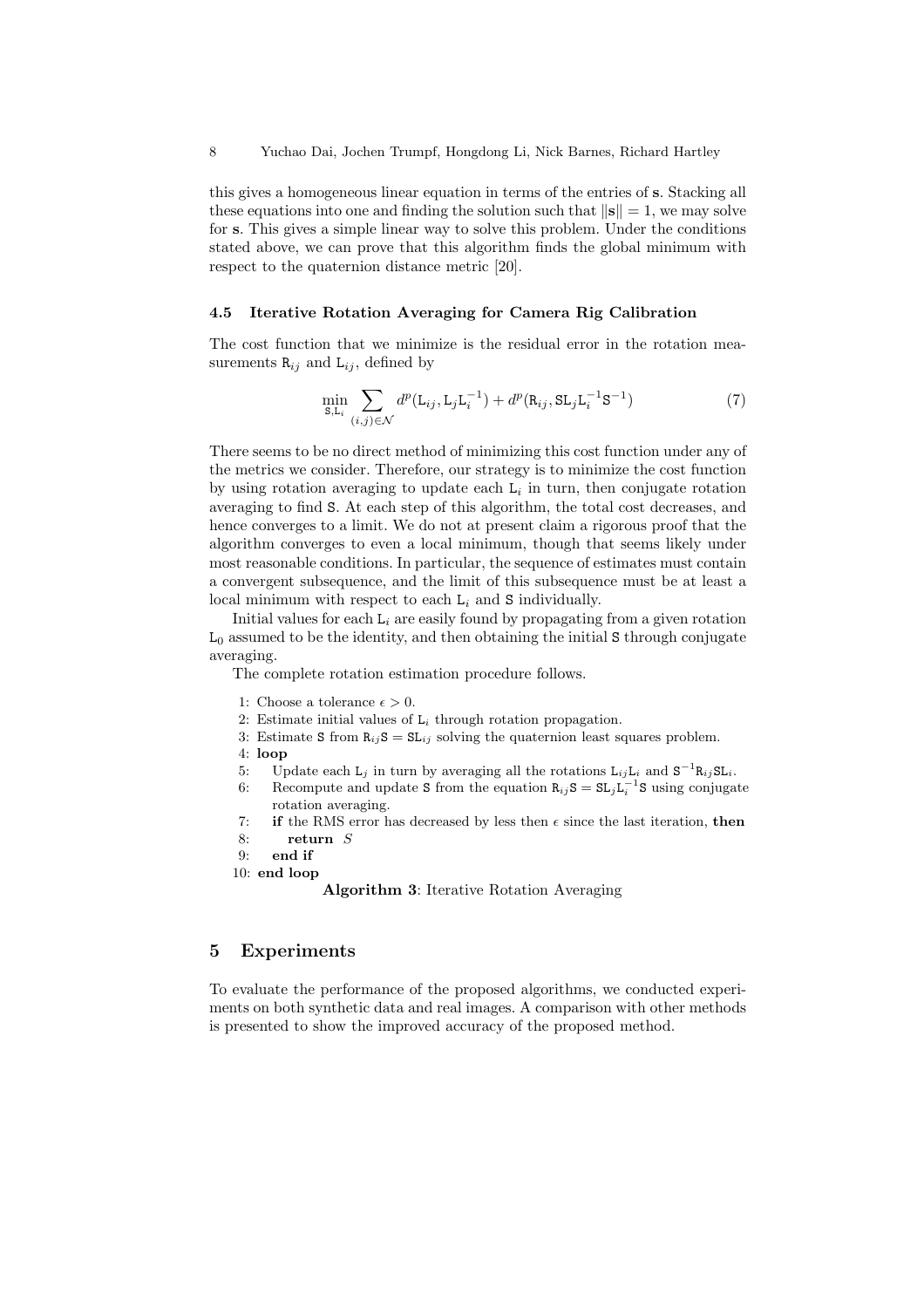In the experiments reported below, we used  $L_1$  and  $L_2$  geodesic rotation averaging to compute each  $L_i$ , but used quaternion averaging for the conjugate rotation averaging to compute S. Theoretically this is not ideal, but we find it works well in practice and we will discuss all the possible combinations in future work.

## 5.1 Synthetic Rotation Averaging

In the first group of synthetic experiments, we evaluate the performance of  $L_1$ rotation averaging and  $L_2$  rotation averaging on a bunch of rotation measurements. First we generate a random rotation  $\bf{r}$  and the corresponding rotation matrix R. A normally distributed angle  $\theta$  with mean 0 and standard deviation  $\sigma$ is generated to simulate the effect of random rotation noise. The rotation axis is generated uniformly in the cube  $[-1, 1]^3$  and then normalized to a unit vector **r**. Then the rotation noise is expressed as  $\theta$ **r** and the corresponding rotation matrix is denoted  $\mathbb{R}_{err}$ . Finally the simulated rotation measurement is taken as  $\mathbb{R}_{err}$ .

All the results are obtained as the mean of 200 trials. The evaluation metric is the angle between the ground truth rotations and the estimates.



Fig. 1. Performance comparison of  $L_1$ -optimal rotation averaging and  $L_2$ -optimal rotation averaging. (a) Angle difference between the ground truth rotations and the averaging results for various numbers of rotations, where normally distributed rotation noise with standard deviation parameter  $\sigma = 2$  degrees is added and no outliers are included. (b) Angle difference between the ground truth rotations and the averaging results on 100 rotations for various levels of outliers, where normally distributed rotation noise with standard deviation parameter  $\sigma = 2$  degrees is added, and the outliers are simulated using normally distributed noise with standard deviation parameter  $\sigma = 20$ degrees followed by selecting the samples with an angle error larger than 5 degrees.

From both figures in Figure 1 we conclude that the  $L_1$ -mean is more robust than the  $L_2$ -mean, especially in the presence of outliers.

## 5.2 Synthetic Camera Rig

To simulate a camera rig system, a rig with two cameras is generated with various numbers of frames. First the relatives rotation S of the camera rig is randomly generated. Second, the orientation  $L_i$  of the left camera is generated and the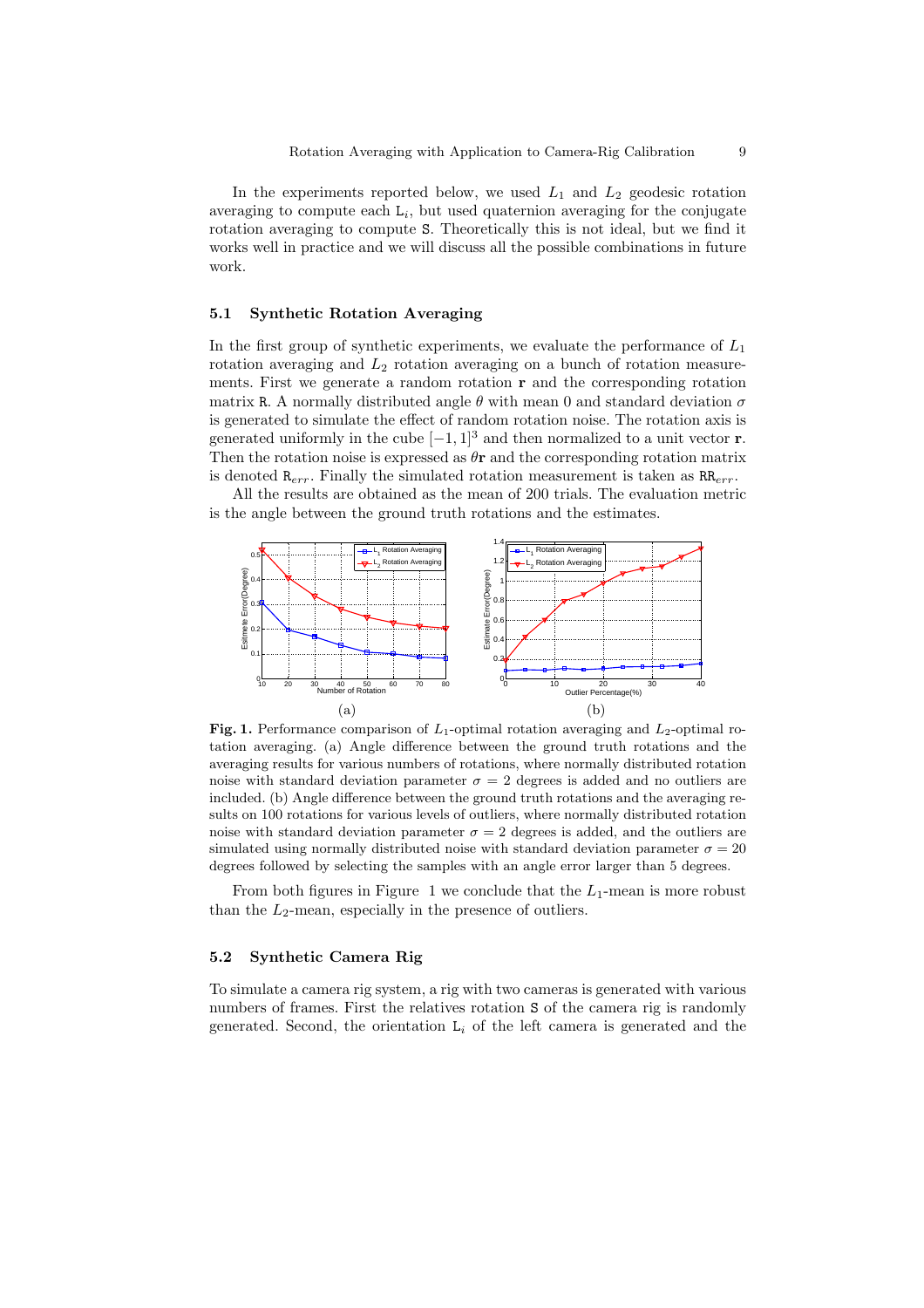corresponding orientation  $R_i$  of the right camera is obtained. Third, whether a pair of frames has an epipolar geometry relationship is determined according to some probability distribution. If there exists epipolar geometry, the relative rotation measurement is obtained as  $L_{ij} = L_j L_i^{-1}$  and  $R_{ij} = R_j R_i^{-1}$ . A random error rotation is applied to simulate noise in the rotation measurements.

To evaluate the performance of  $L_1$ -mean based rig rotation calibration,  $L_2$ mean based rig rotation calibration and direct least squares rig rotation calibration, we conducted 200 separate experiments on synthetic camera rig data which contains 20 frames of motion. The possibility of existence of a relative measurement is 0.5 and 10% outliers are added where the rotation error is larger than 5 degrees. The histograms of the resulting errors are illustrated as Figure 2 and the histograms imply that our proposed  $L_1$  rotation calibration estimates the rotation better than  $L_2$  rotation calibration and direct least squares.



Fig. 2. (a) Histogram of rotation error using  $L_1$  rotation averaging. It shows a mean of 1.12 degrees and standard deviation of 1.05 degrees. (b) Histogram of rotation error using  $L_2$  rotation averaging. It shows a mean of 2.41 degrees and standard deviation of 2.75 degrees. (c) Histogram of rotation error using direct least squares. It shows a mean of 5.14 degrees and standard deviation of 11.65 degrees.

## 5.3 Experiments on Real Images

As a real example of a two-camera rig system, we have used a pair of wide-angle cameras to capture sequences of images. Images are captured at each camera illustrated in Figure 3. Feature points on the images are extracted using SIFT and tracked through image sequences. These tracked features are transformed to image vectors on the unit sphere given the individual intrinsic calibrations. Outliers in the tracked features are removed using RANSAC [21] to fit the essential matrix using the normalized 8 point algorithm. Pairwise relative pose is obtained through decomposition of the essential matrix, and two frames bundle adjustment is utilized to refine the estimate, thus obtaining the relative rotations  $L_{ij}$ ,  $R_{ij}$ . Finally,  $L_1$  and  $L_2$  algorithms are applied to calibrate the camera rig, obtaining the relative rotation S and relative translation s.





Fig. 3. Images captured by camera rig with non-overlapping views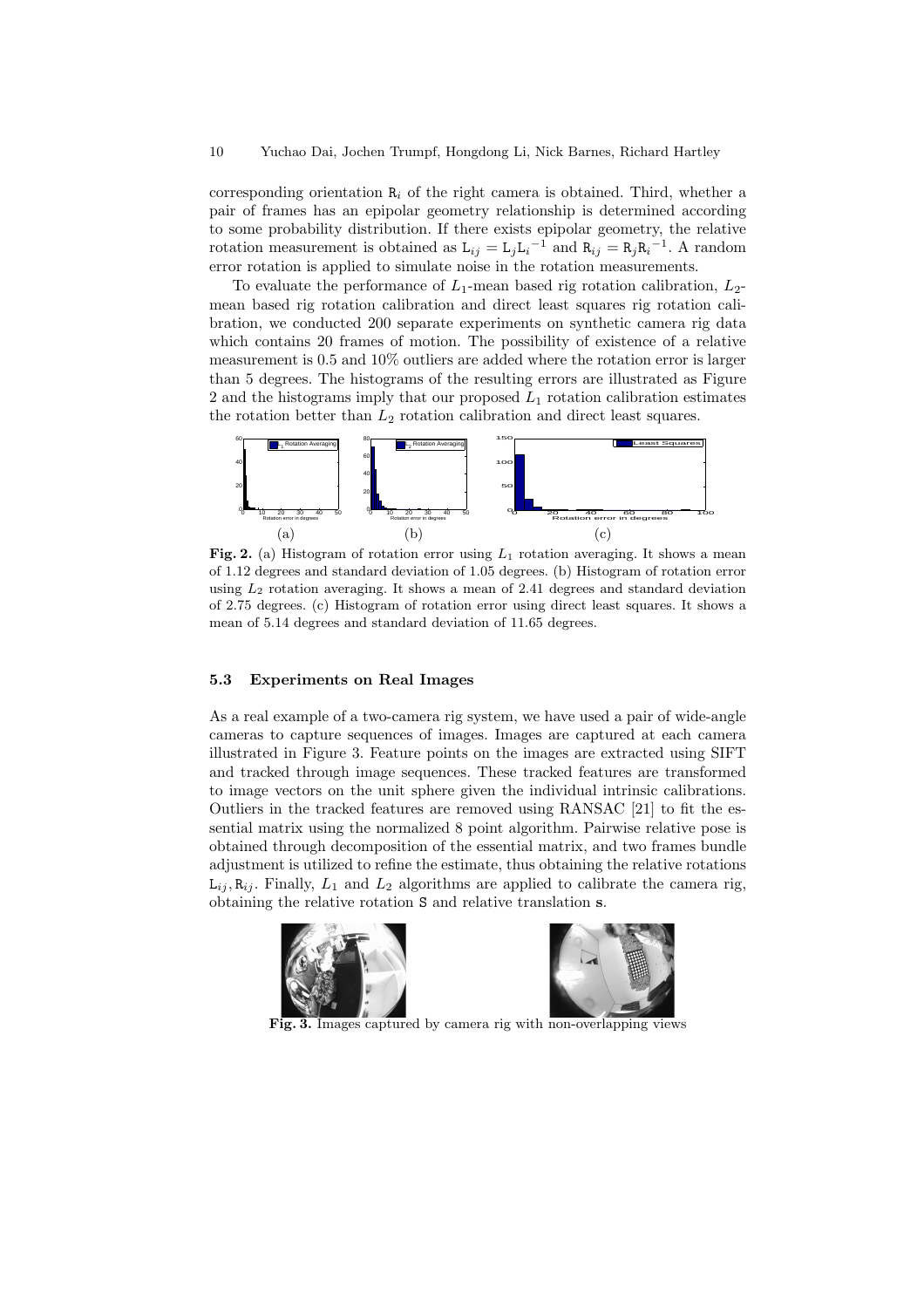The image sequences captured by the left camera and the right camera contain 200 frames individually. As some pairs of image frames do not supply relative motion estimates, we ultimately obtained 11199 pairs of relative motion estimates. Since relative rotation estimates  $L_{ij}$  and  $R_{ij}$  should have equal angle rotations, we use this criterion along with a minimum rotation angle requirement to select the best image pairs for further processing. After rotation selection, we obtained 176 pairs of synchronized motions. The distributions of the rotation angles and angle differences for these pairs are shown in Figure 4.



Fig. 4. (a) Angle distribution of the left camera. (b) Angle distribution of the right camera. (c) Distribution of the difference between the angle of the left camera and the angle of the right camera

The convergence process is shown in Figure 5 with the  $L_1$  rotation averaging and quaternion conjugate result corresponding to an angle of 143.1° and the  $L_2$ rotation averaging result corresponding to an angle of 169.4°. Measured from the scene, the ground truth is about  $140°$ .



Fig. 5. Convergence process on real camera rig image sequences. (a) Log of Angle Residual of  $L_1$  rotation averaging. (b) Log of Angle Residual of  $L_2$  rotation averaging.

# 6 Conclusion and Future Work

Rotation averaging is an important component of our method of camera rig calibration. Individual rotation estimation is sensitive to outliers and geometrically critical configurations. It was shown that our new  $L_1$  rotation averaging method gives markedly superior results to  $L_2$  methods. Global bundle adjustment is recommended for final polishing. Previous computer vision literature has largely ignored issues such as convergence and optimality of rotation averaging algorithms. We have addressed this issue. Our complete analysis will be made available in an extended version of this paper.